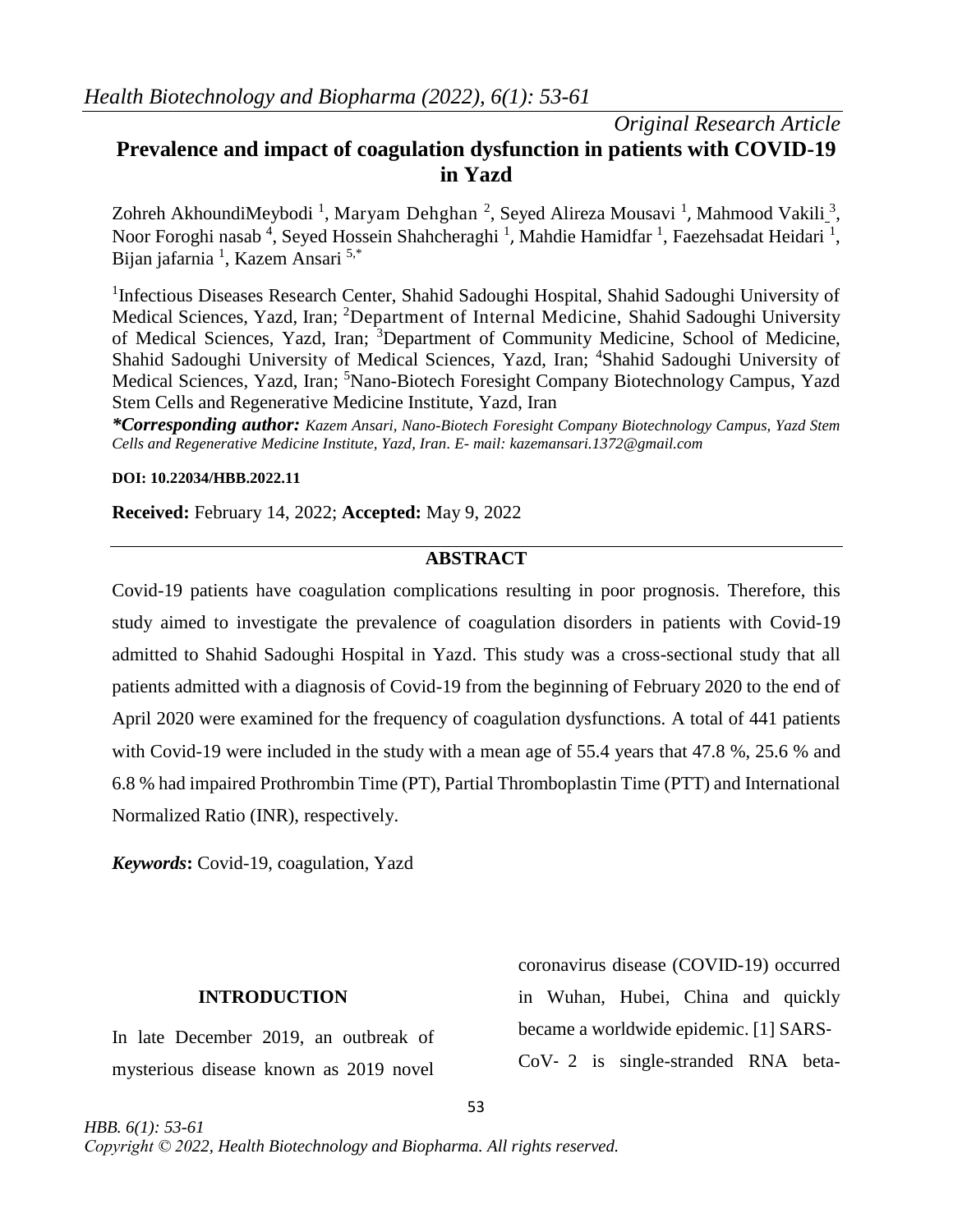coronavirus, positive-sense and enveloped viruse [2]. In the early stages of infection, clinical characteristics is associated with nonspecific symptoms such as fatigue, fever and dry cough [3]. The most common clinical manifestation of COVID-19 patients include fever, cough, Fatigue, dyspnea [4]. World Health Organization reported that more than 188 million people infected by covid-19 and more than 4 million have died by July 15th, 2021 [5].

Previous studies showed that SARS-CoV-1 and MERS-CoV infections caused coagulation disorders and hematologic manifestations [6]. COVID-19 can make patients more susceptible to venous and arterial thrombotic disease due to excessive inflammation, endothelial dysfunction and platelet activation [7]. Previous studies reported that abnormal coagulation parameters and coagulopathy as the most important biomarkers for poor prognosis in patients with COVID19 [8-10]. The purpose of this study was to evaluate the prevalence of coagulation dysfunction in covid-19 patients in Yazd.

### **MATERIALS AND METHODS**

We studied 441 consecutive patients with RT-PCR confirmed COVID-19 admitted to Shahid Sadoughi Hospital, being the first referral center of COVID-19 in Yazd

*Ansari et al. Coagulation dysfunction in COVID-19* Province, from February to March 2020. Diagnosis of COVID-19 was made according to the Real-time PCR. Patients underwent routine drug therapy for covid-19. The samples for coagulation tests were collected from patients at hospital admission. The coagulation parameters include the Prothrombin Time (PT), activated Partial Thromboplastin Time (aPTT) and International Normalized Ratio (INR) values which were measured using Coatron M2 coagulation analyzer (TECO Medical Instruments, Germany). Written informed consent was obtained from every participant.

### *Statistical methods*

Statistical analysis was performed using SPSS statistical software package version 22 (SPSS Inc., Chicago, USA). Categorical variables were compared using χ 2 test, and quantitative variables were compared using student's t-test and ANOVA. Univariate analyses and multivariate analyses were performed. The quantitative data were presented as mean  $\pm$  Standard Deviation (SD) and p value  $\langle 0.05 \rangle$  was considered statistically significant.

### *Ethics approval*

The ethics committee of Shahid Sadoughi University of Medical Sciences approved the study (Ethics code: IR.SSU.REC.1400.141) and the study was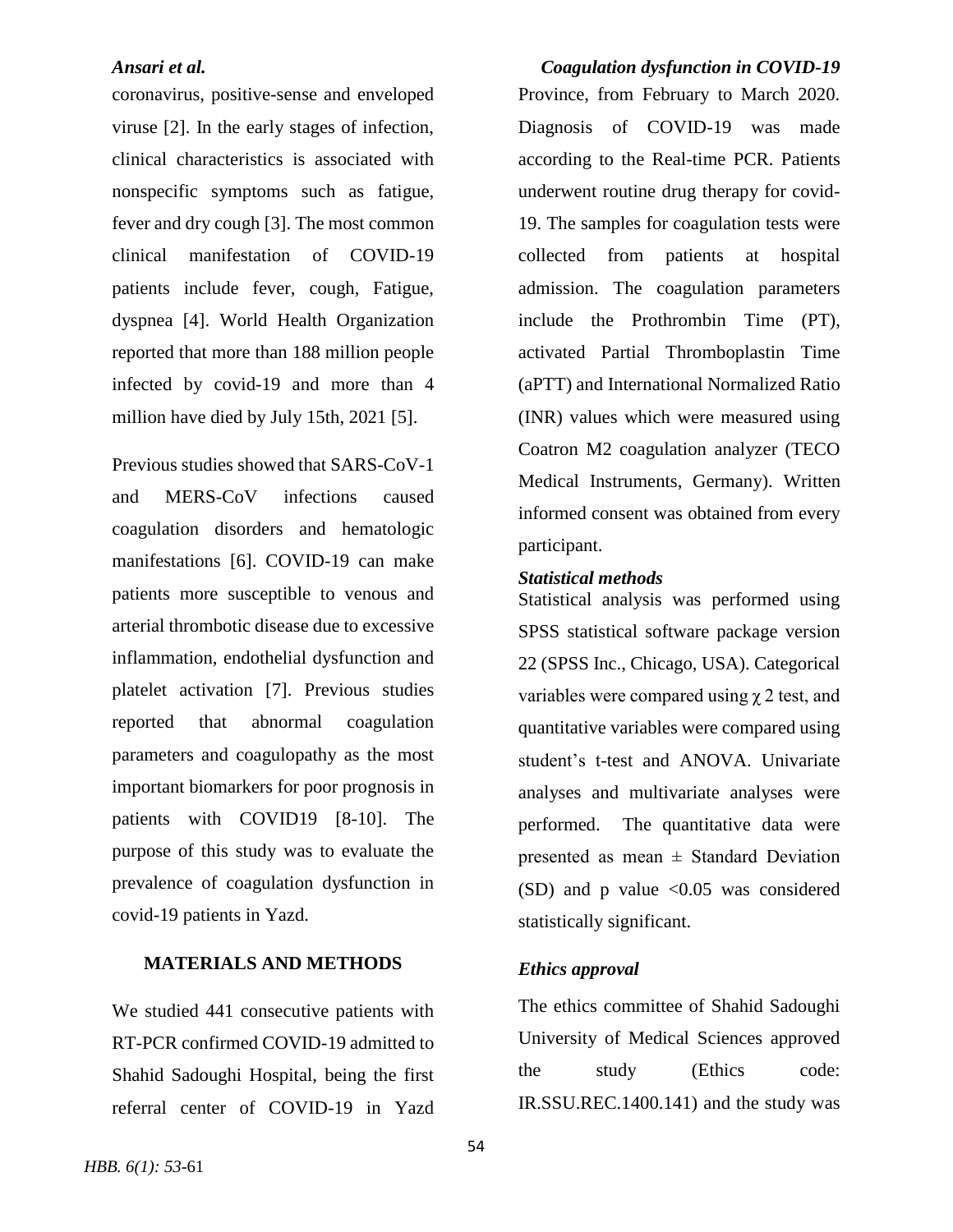in accordance with the principles of the declaration of Helsinki II.

### **RESULTS**

A total of the 441 hospitalized SARS-Cov-2 patients consisted of 220 males and 221 females with median age of  $55.4 \pm 2.9$ (range18-98 years) and 131 (27.9 %) were died in the hospital. The laboratory findings are also shown in Table 2. The most common coagulation finding was prolonged prothrombin time. As shown in

*Ansari et al. Coagulation dysfunction in COVID-19* Table 3 there was statistically significant relationship between coagulation parameters (PT, PTT and INR) and age and these abnormal coagulation parameters were more in older patients. As shown in Table 4 there was statistically significant relationship between coagulation parameters (PT, PTT and INR) and gender and these abnormal coagulation parameters were more common in men.

### **Table 1.** Demographic characteristics of the participants

| Gender                     | male             | 220 (49.9 %) |  |
|----------------------------|------------------|--------------|--|
|                            | female           | 221 (50.1 %) |  |
| <b>Severity of disease</b> | Mild             | 180 (40.8 %) |  |
|                            | Moderate         | 81 (18.4 %)  |  |
|                            | severe           | 180 (40.8 %) |  |
| <b>Mortality</b>           | <b>SUIVIVOIS</b> | 310 (70.3 %) |  |
|                            | non-survivors    | 131 (29.7)   |  |

**Table2.** Laboratory findings on admission of COVID-19 patients

| <b>Parameters</b>                                       | Frequency $(\% )$ |
|---------------------------------------------------------|-------------------|
| PT (s; normal range 9.00-<br>13.00)<br><i>Increased</i> | 230(52.2)         |
|                                                         | 211 (47.8)        |
| APTT (s; normal range<br>$20.00 - 40.00$                | 328 (74.4)        |
| <i>Increased</i>                                        | 113(25.6)         |
| INR (normal range 0.70-<br>1.30)                        | 411 (93.2)        |
| <i>Increased</i>                                        | 30(6.8)           |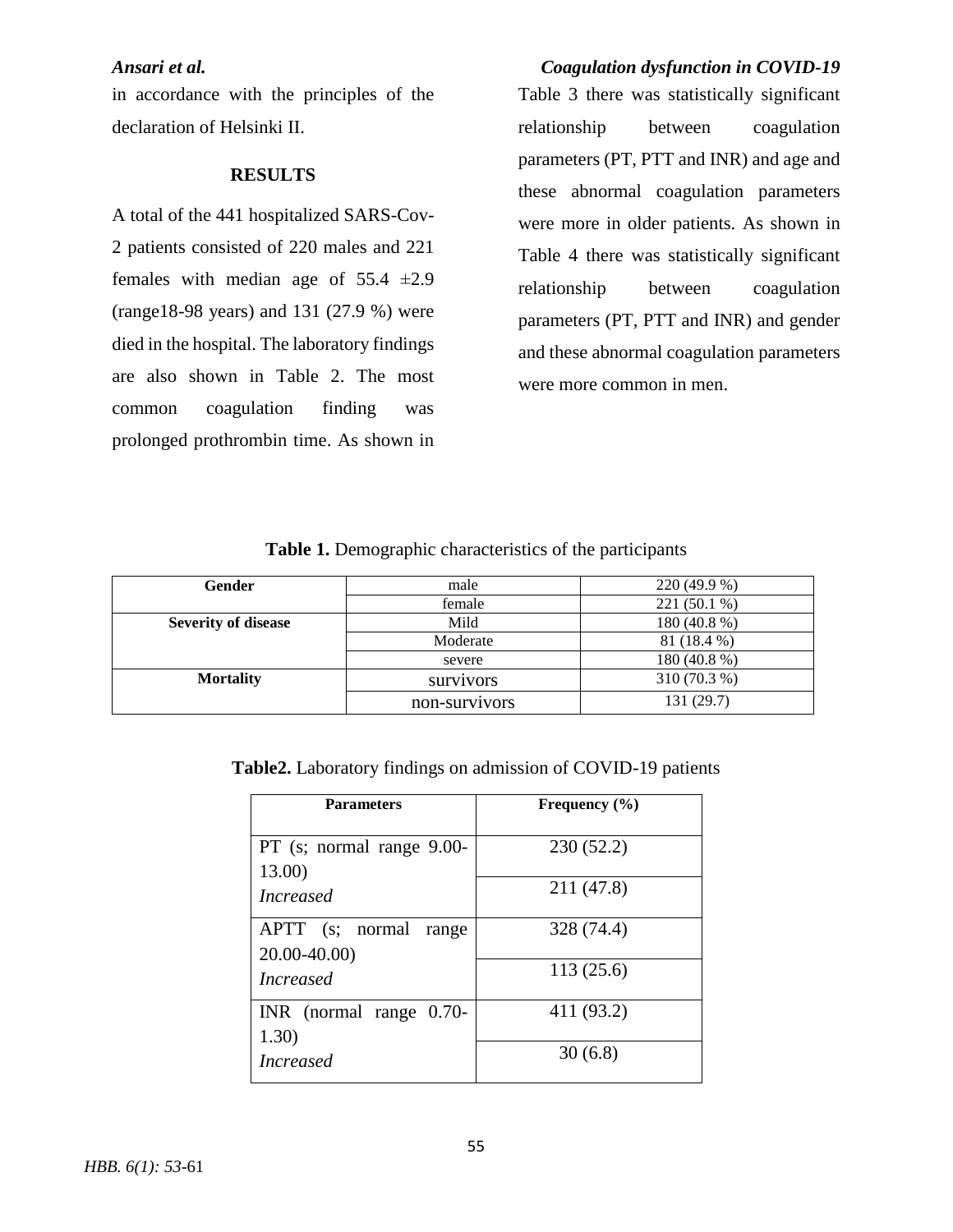## *Ansari et al. Coagulation dysfunction in COVID-19*

| <b>Parameters</b>                                  | $Age(Mean \pm SD)$ | p-value |  |
|----------------------------------------------------|--------------------|---------|--|
|                                                    |                    |         |  |
| PT (s; normal range<br>$9.00 - 13.00$              | $47.14 \pm 20.13$  | 0.011   |  |
| <i>Increased</i>                                   | 64.49±17.77        |         |  |
| <b>APTT</b><br>(s;<br>normal<br>range 20.00-40.00) | $51.95 \pm 20.63$  | 0.002   |  |
| <i>Increased</i>                                   | $65.60 \pm 18.27$  |         |  |
| INR (normal range<br>$0.70 - 1.30$                 | $54.41 \pm 20.64$  | 0.035   |  |
| <i>Increased</i>                                   | $69.63 \pm 19.60$  |         |  |

**Table3.** Laboratory findings on admission and age of COVID-19 patients

**Table4.** Laboratory findings on admission and gender of COVID-19 patients

| <b>Parameters</b>     | <b>Male</b> | <b>Female</b> | p-value |
|-----------------------|-------------|---------------|---------|
|                       |             |               |         |
| PT (s; normal range   |             |               |         |
| $9.00 - 13.00$        | 102         | 128           | 0.022   |
|                       |             | 93            |         |
| <i>Increased</i>      | 118         |               |         |
| $APT$ $(s;$<br>normal | 154         | 174           |         |
| range 20.00-40.00)    |             |               | 0.049   |
|                       | 66          | 47            |         |
| <b>Increased</b>      |             |               |         |
| INR (normal range     |             |               |         |
| $0.70 - 1.30$         | 198         | 213           | 0.013   |
|                       |             |               |         |
| <i>Increased</i>      |             |               |         |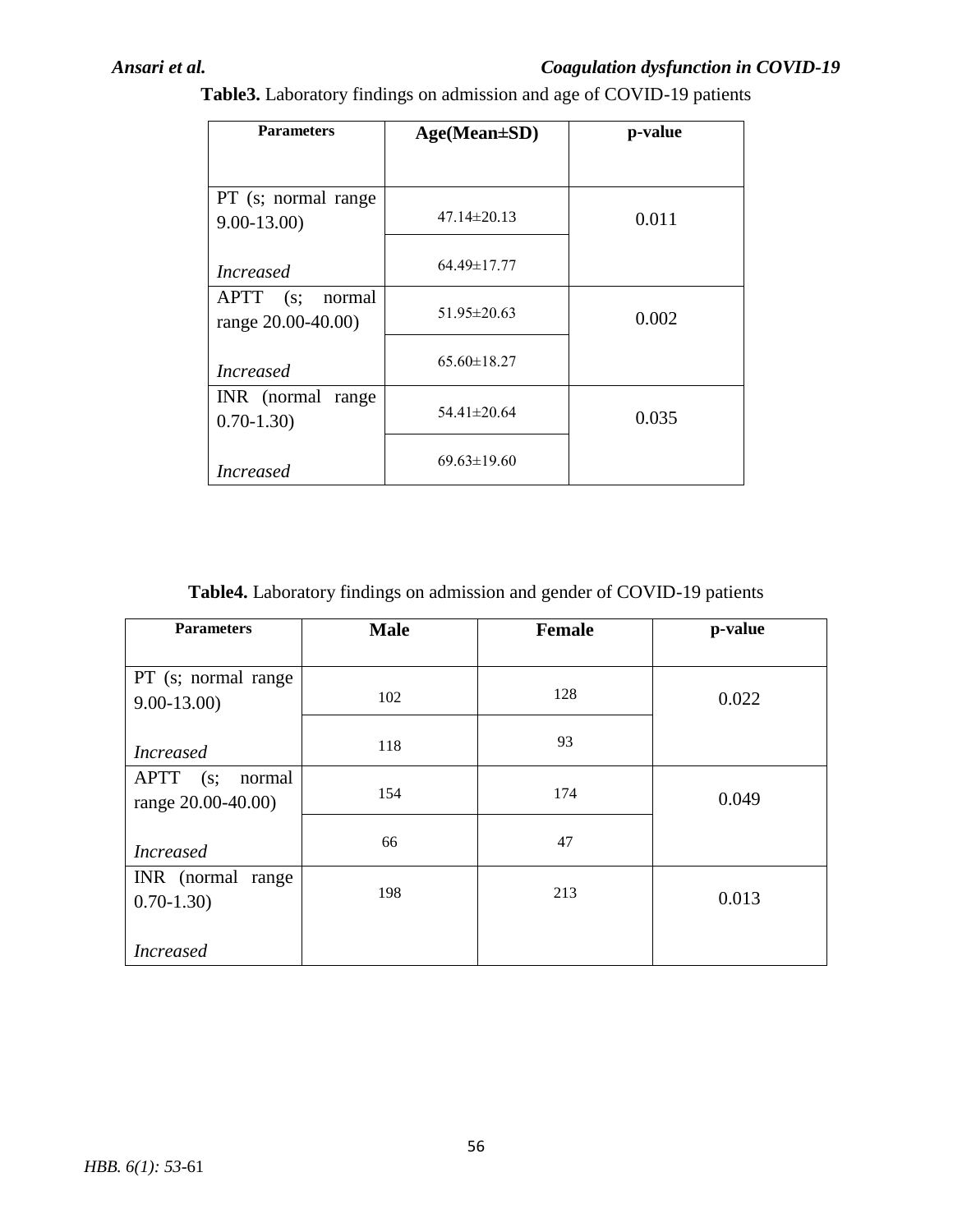The results of the study showed that there was a significant relationship between all three coagulation markers and disease severity (Table5).

### **DISCUSSION**

This study investigated of coagulation dysfunction in patients with Covid-19 and its relationship with disease severity, gender and age. The results of this study showed that the mortality rate of Covid-19 in hospitalized patients was 27.9 %. A study by Martínez *et al.* reported that the mortality rate of hospitalized patients was 30.1 % [11]. In the Wang et al. study mortality rate of hospitalized patients was 38.9 % [12]. In a study conducted by Nasrollahzadeh *et al.* in Tehran, the mortality rate of hospitalized patients was reported to be 21.9 % [13].

In our study, patients with prolonged PT, PTT, and INR had higher mortality rates. Long et al. reported in their study that PT and D-dimer levels were increased in a high percentage of patients who died. They concluded that coagulation dysfunctions were more common in severe patients and D-dimer and PT can be

used as significant indicators in prognosis of COVID-19 patients [14].

Findings from the research of Luo et al. showed that PT and INR levels were significantly higher in dead Covid-19 patients than in the survived Covid-19 patients, whereas in contrast to our study, the PTT levels were higher in the survived patients. They also showed that PT levels in patients with Covid-19 can independently predict mortality in patients [15].

In the Tang *et al.* study, overall mortality was 11.5 %, which was found significantly higher D-dimer levels and longer levels of Fibrin Degradation Product (FDP), PT, and PTT in dead patients compared with survivors at admission [16].

Baranovskii et al. revealed that PT was significantly longer in patients who transferred to the ICU compared with stable patients admitted to the ward, while there was no statistically significant difference in fibrinogen and INR at admission among COVID-19 patients who transferred to the ICU and stable COVID-19 patients [17].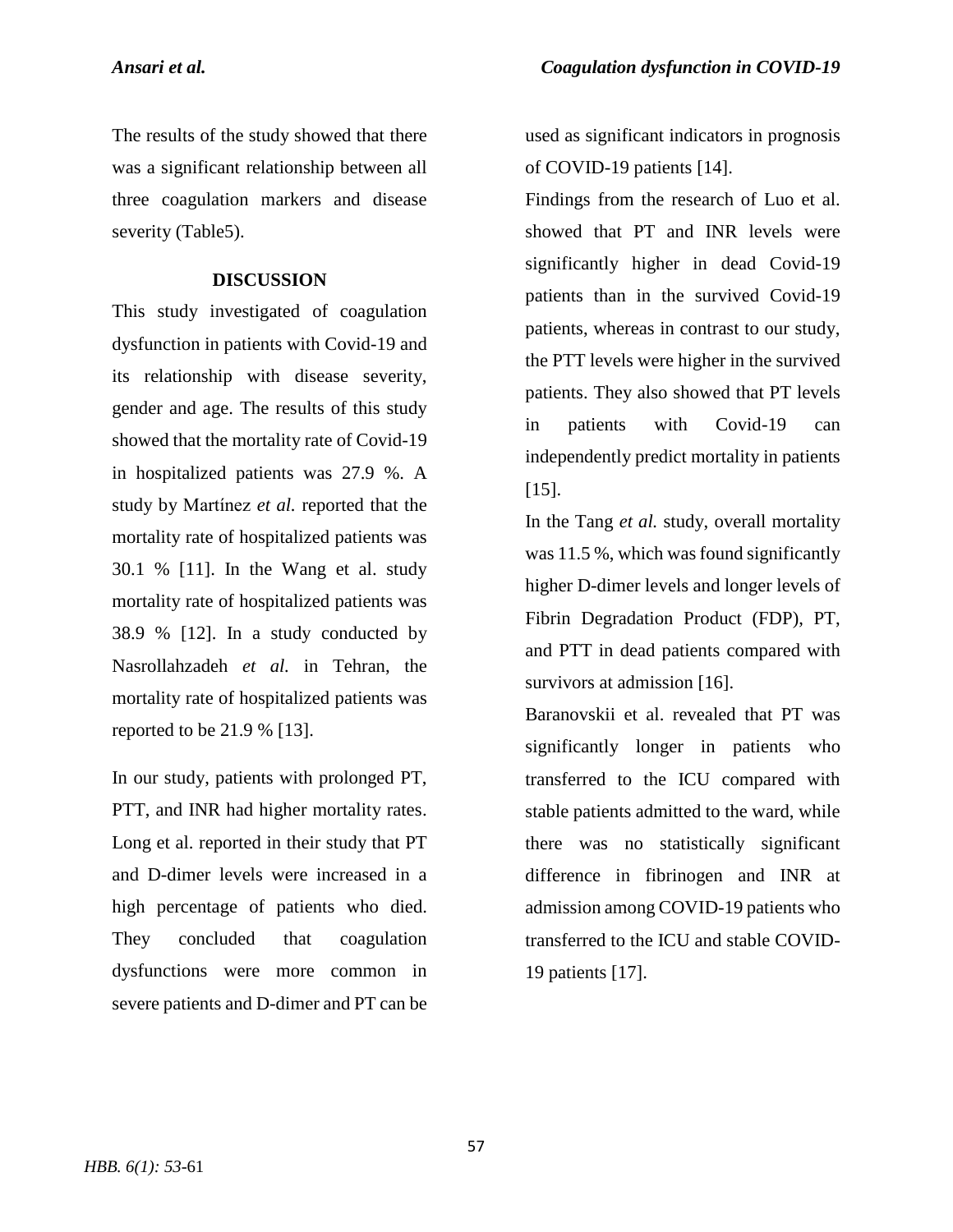| <b>Parameters</b>                          | <b>Mild</b>      | <b>Moderate</b> | <b>Severe</b> | p-value |
|--------------------------------------------|------------------|-----------------|---------------|---------|
| PT<br>normal<br>(s;<br>range 9.00-13.00)   | 160              | 66              | 102           | 0<001   |
| <b>Increased</b>                           | 20               | 15              | 78            |         |
| APTT (s; normal<br>$20.00 -$<br>range      | 160              | 66              | 102           |         |
| 40.00                                      | 20               | 15              | 78            | 0<001   |
| <b>Increased</b>                           |                  |                 |               |         |
| <b>INR</b><br>(normal)<br>range 0.70-1.30) | 180              | 79              | 152           | 0<001   |
| <b>Increased</b>                           | $\boldsymbol{0}$ | $\overline{c}$  | 28            |         |

**Table5.** Laboratory findings on admission and severity of COVID-19 patients

In two different studies by Huang and Tang, contrary to our study, reported that the aPTT in severe and stable COVID-19 patients was similar and had no significant association with disease severity or mortality [16,18]. A study by Chen et al. showed that aPTT was normal in most patients with COVID-19, and that only 6 % of patients develop prolonged aPTT [19]. In a systematic review and meta‐analysis Lin and colleagues reported that the coagulation dysfunction (high d‐dimer, low platelet and fibrinogen upon admission) is

closely related to the severity of COVID‐19 patients and may serve as risk factor for increased severity of the disease [20].

The cause of these coagulation disorders, especially in critically ill patients, is that by the entry of SARS-CoV-2 through the Angiotensin 2 Converting receptor (ACE2) into the surface of mucosal epithelial cells, its Pathogen-related Molecular Pattern (PAMP). The system is quickly recognized by the immune system, and the immune response is activated to clear the virus. However, an overactive immune response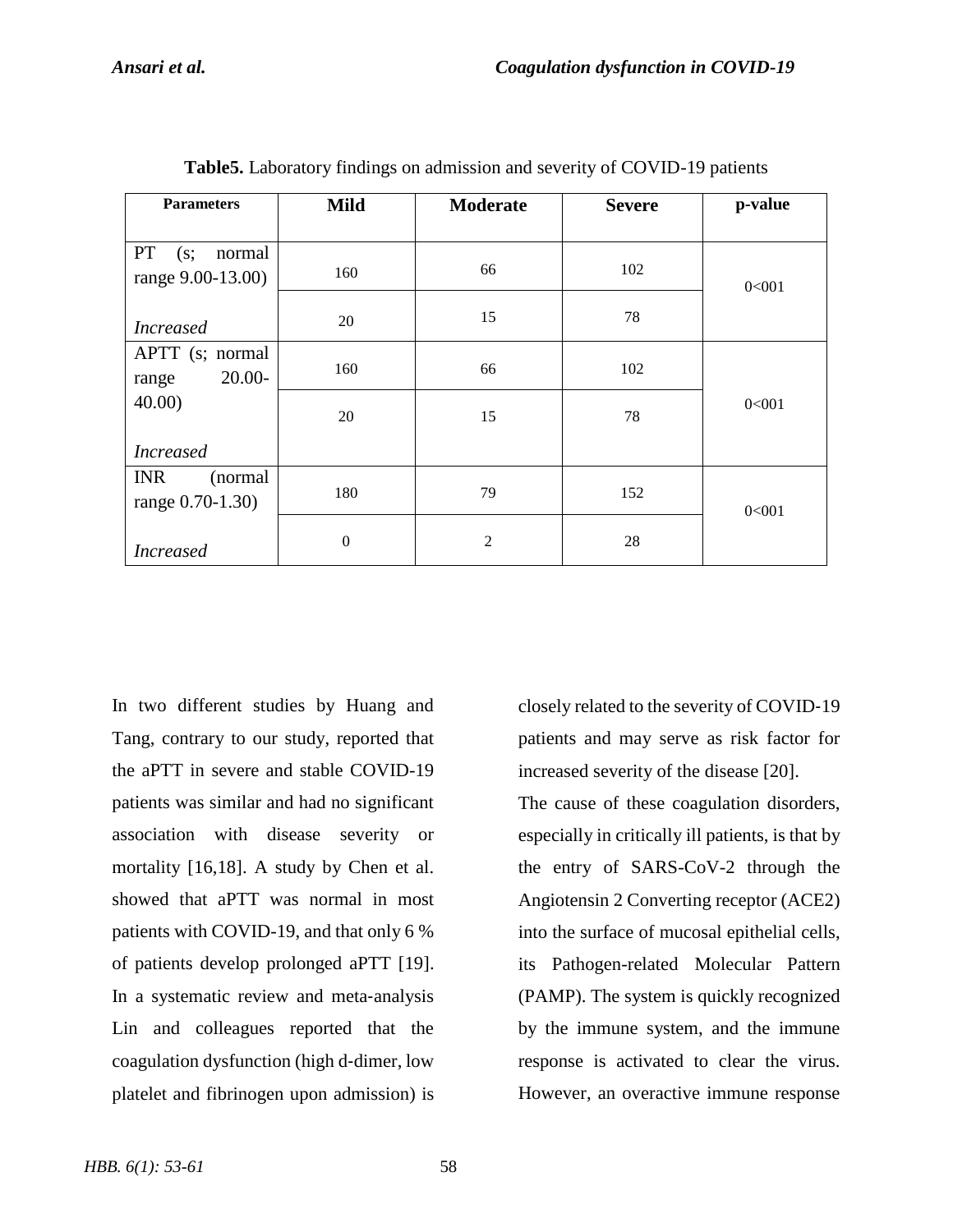can trigger a cytokine storm. As a result, cytokine storms damage vascular endothelium, activate the coagulation system, and inhibit fibrinolytic and anticoagulant systems. Excessive thrombosis in the vascular system leads to Diffuse Intravascular Coagulation (DIC) and ultimately to microcirculation dysfunction and multiple organ dysfunction syndrome.

### **CONCLUSION**

Coagulation dysfunction were more common in older patients, males and critically ill patients. Therefore, coagulation parameters (PT, PTT and INR) can be used to determine the prognosis of patients.

### **ACKNOWLEGEMENT**

The authors would like to thank all the study participants. They are also grateful to the all staff for their support and cooperation.

### **REFERENCES**

[1]. Huang C, Wang Y, Li X, Ren L, Zhao J, Hu y, et al. Clinical features of patients infected with 2019 novel coronavirus in Wuhan, China. *Lancet,* 2020, 30183-85.

# *Ansari et al. Coagulation dysfunction in COVID-19*

[2]. Adhikari B, Marasini BP, Rayamajhee B, Bhattarai BR, Lamichhane G, Khadayat K, Adhikari A, Khanal S, Parajuli N. Potential roles of medicinal plants for the treatment of viral diseases focusing on COVID‐19: A review. *Phytother Res.* 2021; 35(3): 1298-1312.

[3]. Zu ZY, Jiang MD, Xu PP, Chen W, Ni QQ, Lu GM, Zhang LJ. Coronavirus disease 2019 (COVID-19): a perspective from China. *Radiology*. 2020; 296(2): 15-25.

[4]. Alimohamadi Y, Sepandi M, Taghdir M, Hosamirudsari H. Determine the most common clinical symptoms in COVID-19 patients: a systematic review and meta-analysis. *J Prev Med Hyg*. 2020; 61(3): 304.

[5]. Ribeiro MH, Silva RG, Larcher JH, Mariani VC, Coelho LD. Ensemble learning models coupled with urban mobility information applied to predict COVID-19 incidence cases. In modeling, control and drug development for COVID-19 outbreak prevention. *Springer, Cham.* 2022, 821- 58.

[6]. Ng KH, Wu AK, Cheng VC, Tang BS, Chan CY, Yung CY, Luk SH, Lee TW, Chow L, Yuen KY. Pulmonary artery thrombosis in a patient with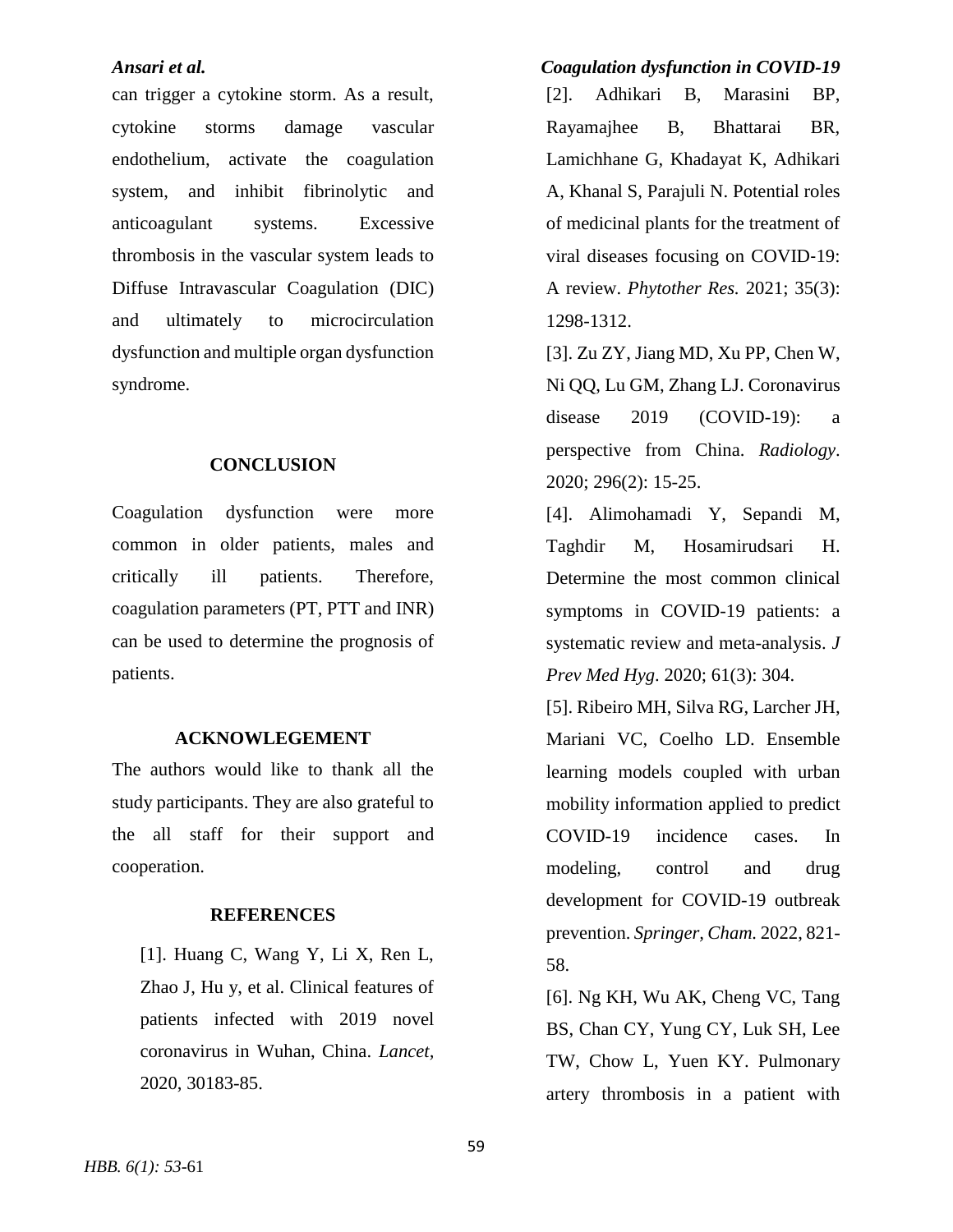severe acute respiratory syndrome. *Postgrad Med J.* 2005, 1; 81(956): 3. [7]. Assiri A, Al-Tawfiq JA, Al-Rabeeah AA, Al-Rabiah FA, Al-Hajjar S, Al-Barrak A, Flemban H, Al-Nassir WN, Balkhy HH, Al-Hakeem RF, Makhdoom HQ. Epidemiological, demographic, and clinical characteristics of 47 cases of Middle East respiratory syndrome coronavirus disease from Saudi Arabia: a descriptive study. *Lancet Infect Dis.* 2013; 13(9): 752-61.

[8]. Al-Samkari H, Karp Leaf RS, Dzik WH, Carlson JC, Fogerty AE, Waheed A, Goodarzi K, Bendapudi PK, Bornikova L, Gupta S, Leaf DE. COVID-19 and coagulation: bleeding and thrombotic manifestations of SARS-CoV-2 infection. *Blood.* 2020; 136(4): 489-500.

[9]. Annunziata A, Imitazione P, Polistina GE, Lanza M, Coppola A, Fiorentino G. Pulmonary embolism in Covid-19: coagulation parameters, close monitoring to prevent?. *Turk. Thorac. J*. 2020; 21(4): 287.

[10]. Savioli F, Rocha LL. Coagulation profile in severe COVID-19 patients: what do we know so far*?.Rev Bras Ter Intensiva*. 2020; 32: 197-99.

*Ansari et al. Coagulation dysfunction in COVID-19* [11]. Olivas-Martínez A, Cárdenas-Fragoso JL, Jiménez JV, Lozano-Cruz OA, Ortiz-Brizuela E, Tovar-Méndez VH, Medrano-Borromeo C, Martínez-Valenzuela A, Román-Montes CM, Martínez-Guerra B, González-Lara MF. In-hospital mortality from severe COVID-19 in a tertiary care center in Mexico City; causes of death, risk factors and the impact of hospital saturation. *Plos one.* 2021, 16(2): 245772.

> [12]. Wang L, He WB, Yu XM, Hu DL, Jiang H. Prolonged prothrombin time at admission predicts poor clinical outcome in COVID-19 patients. *World J Clin Cases.* 2020; 8(19): 4370.

> [13]. Nasrollahzadeh Sabet M, Khanalipour M, Gholami M, Sarli A, Rahimi Khorrami A, Esmaeilzadeh E. Prevalence, Clinical Manifestation and Mortality Rate in COVID-19 Patients With Underlying Diseases. *J Arak Uni Med Sci.* 2020; 23(5): 740-49.

> [14]. Long H, Nie L, Xiang X, Li H, Zhang X, Fu X, Ren H, Liu W, Wang Q, Wu Q. D-dimer and prothrombin time are the significant indicators of severe COVID-19 and poor prognosis. *Biomed Res Int*. 2020.

> [15]. Luo HC, You CY, Lu SW, Fu YQ. Characteristics of coagulation